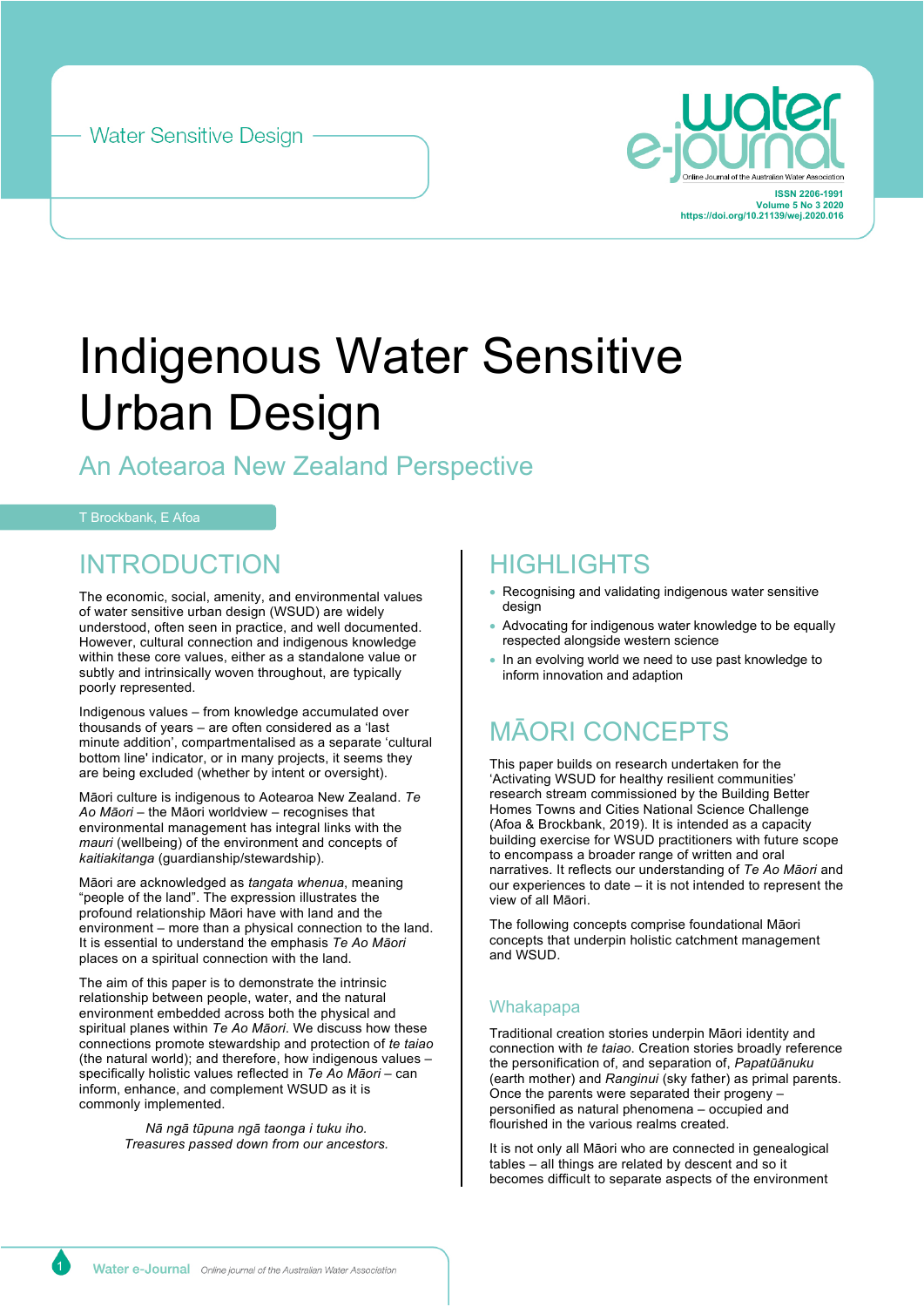### **Water Sensitive Design**

for specific comment without considering them in a broader environmental and intergenerational context.

> *Ko au te whenua, ko te whenua ko au. I am the land; the land is me.*

*Whakapapa* – loosely translated as genealogy – does not have an exact English language equivalent. It is the central principle that orders the universe. Describing the genealogical sequence within the creation story, it traverses both spiritual and physical realms.

*Whakapapa* demonstrates interconnectivity between everything placing all humans in an environmental context with all other flora, fauna, and natural resources, and expresses our fundamental kinship with the *atua* (deities) and the natural world.

### Mātauranga Māori

Māori have an intricate, holistic, and interconnected relationship with the natural world, with a rich knowledge base – *mātauranga Māori* – developed over thousands of years and dating back to life in Hawaikii, Polynesia, and trans-Pacific migrations.

Māori culture is based on strong oral narratives, including *maramataka* (Māori lunar calendar used to guide planting, harvesting, fishing, and hunting; dynamic and tested through experiential learning), *whakataukī* (proverbs), and *pūrākau* (traditional Māori narratives).

Oral narratives are frameworks by which Māori understand and comprehend *Te Taiao* (the universe, the natural world), add to and test that knowledge, share it within generations, and pass it down through the generations. *Mātauranga Māori* spans knowledge, culture, values, and worldview, and incorporates knowledge generated using techniques consistent with the scientific method but explained according to a Māori world view.

However, oral narratives are not well represented in western science-based considerations. Dismissing oral narratives as simply myths, legends, and folklore does not value *Te Ao Māori* or the importance of alternate world views in teaching, learning, and the intergenerational transfer of knowledge. Meanings may not be immediately apparent without knowing the historical, cultural, and linguistic context from which the narrative originated. What those who disregard oral narratives fail to comprehend, is that the knowledge was generated using scientific methods, explained according to a Māori world view.

*He hanga nā te waha o te ngutu nō mua iho anō. Although seeming to be only from the lips, it is actually of ancient origin.*

# CULTURALLY ENHANCED **WSUD**

WSUD is strongly linked to the broader concept of urban design and cultural landscape, although it is often considered in a narrow stormwater centric perspective in Aotearoa New Zealand. However, people and nature are inseparable and WSUD provides a pathway to integrate built and natural form and character, whereby the intrinsic value and integrity of the ecosystem is considered in the design process to enhance urban development and sociocultural outcomes. Te Ao Māori enhances this by reconnecting people to the spiritual world in tandem with the physical world, recognising the physical world has intrinsic value in and of itself separate to human use. A strong connection to nature has been demonstrated to support improved mental health, social cohesion, and physical behaviour within communities – linking healthy ecosystems to people's cultural, spiritual, and physical wellbeing.

As demonstrated through the development and growing implementation of WSUD, we are living in an evolving world – *Te Ao Hurihuri*. In Aotearoa New Zealand there are a range of policies and guidelines that provide connection between *Te Ao Māori* and urban water management. These initiatives empower the naturalisation of *Te Ao Māori* in water management for healthy and resilient communities in Aotearoa. These are some examples.

### National Policy for Freshwater Management

The National Policy Statement for Freshwater Management 2020 (NPS-FM) comes into effect in September 2020. It expands upon *Te Mana o te Wai* – a holistic concept introduced in earlier iterations of the NPS-FM. It also provides a clearly defined hierarchy of obligation, prioritising:

- first, the health and well-being of water bodies and freshwater ecosystems
- second, the health needs of people (such as drinking water)
- third, the ability of people and communities to provide for their social, economic, and cultural well-being, now and in the future.

2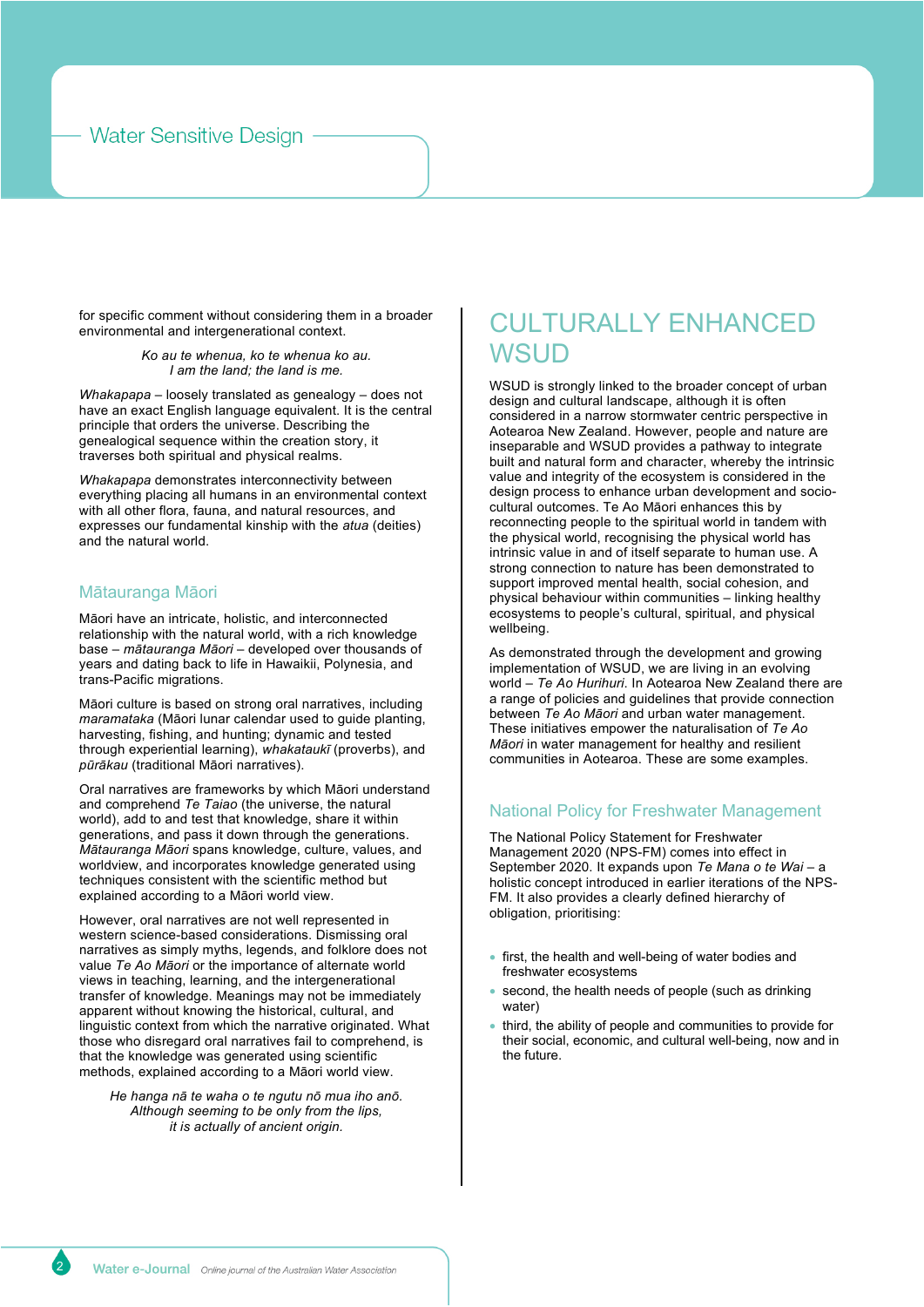### **Water Sensitive Design**

### Urban Water Principles

*Ngā Wai Manga*, or Urban Water Principles, (MfE 2018) are based on the concept of *Te Mana me Te Mauri o Te Wai*. These are interpreted as the integrated and holistic well-being of a freshwater body, whereby we recognise that each water body has its own *mauri* (wellbeing) and its own *mana* (authority) which must come first to protect the integrity of the water body.

The principles are intended to guide decision-making, promote sustainable behaviours and the creation of water sensitive urban spaces by drawing on *mātauranga*, the lessons of the past, international best practice, the needs of our present communities, and a vision of a sustainable, resilient future.

### Te Aranga Principles

These are a set of outcome-based principles founded on Māori cultural values and formulated to provide practical guidance for enhancing outcomes for the design environment.

Māori culture recognises that environmental care has integral links with the *mauri* of the environment and concepts of *kaitiakitanga* (stewardship) and *manaakitanga*  (to protect and look after). *Te Ao Māori* does not separate spiritual and intangible aspects from the non-spiritual and tangible. *Te Ao Māori* links the roles and health of people to supporting the wellbeing of the environment, through the intrinsic relationship between people, water, and *te taiao*.

Integrating core water sensitive design values with *mātauranga Māori* and principles of *tikanga Māori* (traditional indigenous practices) provides a holistic, culturally enhanced approach to protecting our water for future generations, more in line with natural hydrological processes, and inherently providing for enhanced sociocultural outcomes, in addition to environmental stewardship. This is to the benefit of the wider environment (people and natural) as it prioritises the *mauri* of the community and their surroundings.

Whilst this approach may be considered different, a holistic culturally enhanced WSUD approach can be a successful, long-term solution to the effects of urbanisation.

# A WAY FORWARD

Empowering understanding of Māori oral traditions is essential to gain insight to traditional knowledge and practices in the context of contemporary applications of that knowledge. We must value mātauranga Māori in science as an equally valid knowledge system and aim to bring to life a cultural narrative of science.

The principles of WSUD and intended outcomes are already interwoven within the fabric of *Te Ao Māori*, drawing upon fundamental Māori values like *whakapapa, whanaungatanga, kaitiakitanga, manaakitanga*, and *mātauranga Māori*.

Aotearoa New Zealand is moving towards a more explicit recognition of Māori values, through the NPS-FM, and Urban Water and Te Aranga principles, but *Te Ao Māori* is not yet prevalent within mainstream planning and design.

We propose that integration of *mātauranga Māori* into WSUD is not the goal. Rather than trying to integrate *Te Ao Māori*, we need to recognise that WSUD and its intended outcomes already draw upon fundamental Māori values and consider the different perspectives in parallel.

We conclude that design through the lens of *te ao Māori*, applied as a mainstream principle through the WSUD framework, will create the desired social and environmental connections; and create spaces which encourage community participation and membership, to prevent isolation or segregation of members of the community.

The effective implementation of *mātauranga Māori* to achieve goals for sustainable urban development will be essential if cultural identity, history, and traditions of both Māori and *Tauiwi* (non-Māori) are to be truly reflected in the built and natural environment.

The desired outcome is to remove the

compartmentalisation of *mātauranga Māori* as a separate "cultural bottom line" indicator, and to instead recognise that the holistic values reflected in *Te Ao Māori* benefit the wider community as a whole and should be embraced in parallel.

To this effect, we cannot properly approach *mātauranga māori* without *Te Reo* (the Māori language), so it will also be important to provide opportunities to educate and encourage the update and normalisation of *Te Reo* within both colloquial and professional language.

The implementation of both cultural revitalisation and water management can form a successful, long-term holistic 'stewardship' solution for what are becoming increasingly complex and important environmental and socio-cultural objectives.

*Titiro whakamuri, Haere whakamua. We look to the past, as we move forward into the future.*

3